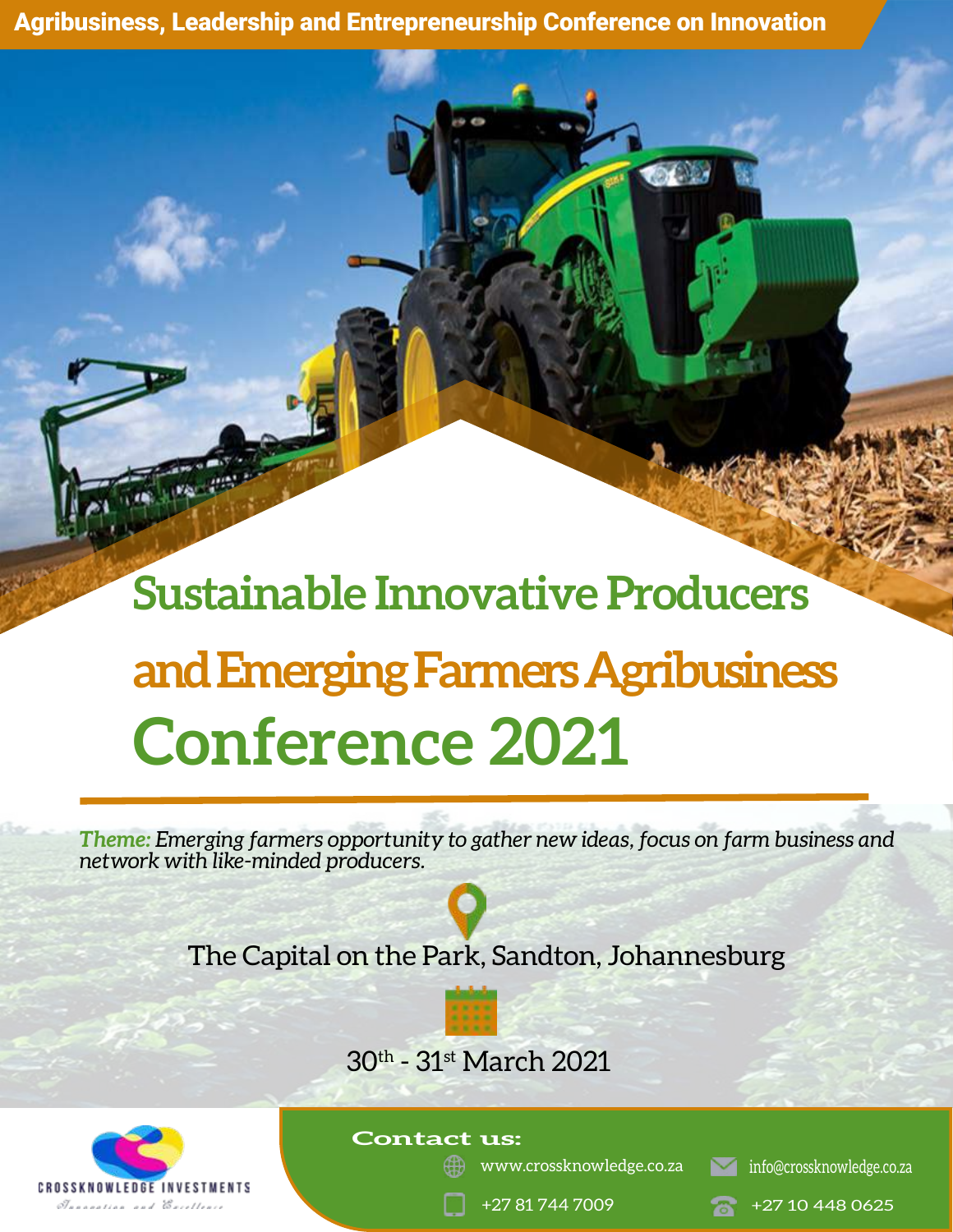



**Due to popular demand and the drive to educate Africa on the future of farming!** 

**The organisation that has the paved the way for events like Smart Agriculture, women in agriculture has now initiated the drive to host the Young Farmers event of 2021**

The event aims to promote an exchange among stakeholders on knowledge and good practices regarding the combination of agriculture, youth employment, entrepreneurship and ICT innovations in agriculture and rural development. The conference will focus on **emerging techniques**, innovations and inspiring agricultural experiences to help you address issues related to your farm, community and future.

What has Industry and the governments done to encourage and support Generation Z in order for them to become more involved in or take up farming as a profession at grassroots level? Are there enough tools, policies and skills development incentives in put in place to achieve this goal? What are support initiatives currently available for our youth? How are we growing our legacy by grooming Generation Z to become the future of our economies? We respond adequately to these pertinent questions and more as we unpack the essence of skills transfer to the next generation of agricultural producers.

The largest untapped potential lies in our younger generation. We provide a platform that promotes leadership and participation opportunities for the encouragement of young members. It also explores the role that information and communication technologies (ICTs) plays in driving agriculture as well as using innovative applications to further contribute to the advancement and digitisation of agriculture.

This program further promotes young farmers to build stronger networks and become highly active in the agricultural community. Our event boasts a wide mix of industry experts who will help you think critically and proactively about the future of your farm operation.

Invest in yourself and your farm operation by attending this event where we further investigate how technology helps entice more interest from the youth to be involved in farming.

## **Farmers HIGHLIGHTS** • **Agricultural Banks**

#### **Future of Work in Rural Economy focusing exploring the future face of agriculture**

- Impacts and opportunities for youth, and how international organisations, governments, the private sector, civil society and all other development actors, can leverage expertise and contribute to the groundwork already laid out.
- Understanding the meaning of Expropriation without Compensation (EWC), the impact it has on the future of farming in South Africa
- Highlighting the benefits to both young farmers and the economy.

#### **Youth and Entrepreneurship focusing on sharing experience**

- Overcoming challenges, exploring solutions and new opportunities for youth entrepreneurship,
- Developing and sustain youth-led, or youth-focused,

**NAME OF BRIDE** 

• Introducing business products and services geared towards agriculture and ICTs.

#### **Exploring the Digital Innovation Scene to overcome agriculture value-chain related constraints**

- Focusing on solutions to support youth-related digital innovation and modern agric-production technologies
- youth-focused networking and engagement around entrepreneurship, innovation and agriculture

#### **Who should Attend**

- Private Sector Value Chain or Multi Stakeholder Associations
- Directors and Managers of Agricultural Produce Retailing
- Government and Regional Representatives • Plant Procurement Managers/Buyers
- 
- Processing Plant Owners (incl. SME's)
- Farming Implements Manufacturers • Young Farmers and Entrepreneurs
- Agricultural and Economic Analysts
- Sustainability Education Managers
- Horticulture Teacher/ Farmer/ Garden Coordinator
- Executive Director/Co-Founders/ CEO's
- Agricultural Financing Organisations
	- Funders and donors
- Agricultural Support Programme Officers
- Transformation Managers
- Farm manager educator
- Management Team
- Farmers Organisations and Unions
- Farming cooperatives members
- Processing Plant Line Managers
- Agents/Retailer/Wholesalers
- Human Resources Managers
- Rural Development Officials
- Operations Coordinators
- Programs Managers
- Research Assistants
- **Executive Directors**
- Farmer's Apprentice
- Production Manager
- Education and Communications Farm Owners
- 
- Agricultural Researchers
- Heads of Retail Finance
- International Buyers / Regional Buyers / Buyers
- Technical Officers/ Field Officers
- Facility Managers
- Policy Makers
- **Researchers Economists**
- **Managers**
- Academia
- **Farmers**
- Farm Steward
- Agricultural Engineers
- Agricultural Directors
- Agricultural Insurance Companies
- 
- 

#### **Dear Delegate**

The Emerging Young Innovative Farmers Conference serves to advance the success and foster sustainability of young farmers who traditionally face exposure and opportunities to resources necessary to build profitable agricultural businesses.

This innovative conference is designed for young and emerging farmers and focuses primarily on the needs and interests of young farmers and supports their involvement to participate in the involvement in local economic development and building healthy communities.

We connect farmers, farm advocates, educators, professionals, experts, and agency officials.

There is no better place to develop your management skills than at Tomorrow's Top Producer. Our event features a deep bench of industry experts who will help you think critically and proactively about the future of your operation.

Make plans to join our young farmers from across Africa at the 2021 Emerging Farmers Conference.

**All All All Comments** 

**Kind Regards Crossknowledge Management**

registrations@crossknowledge.co.za +27 10 448 0625

**CONTRACTOR**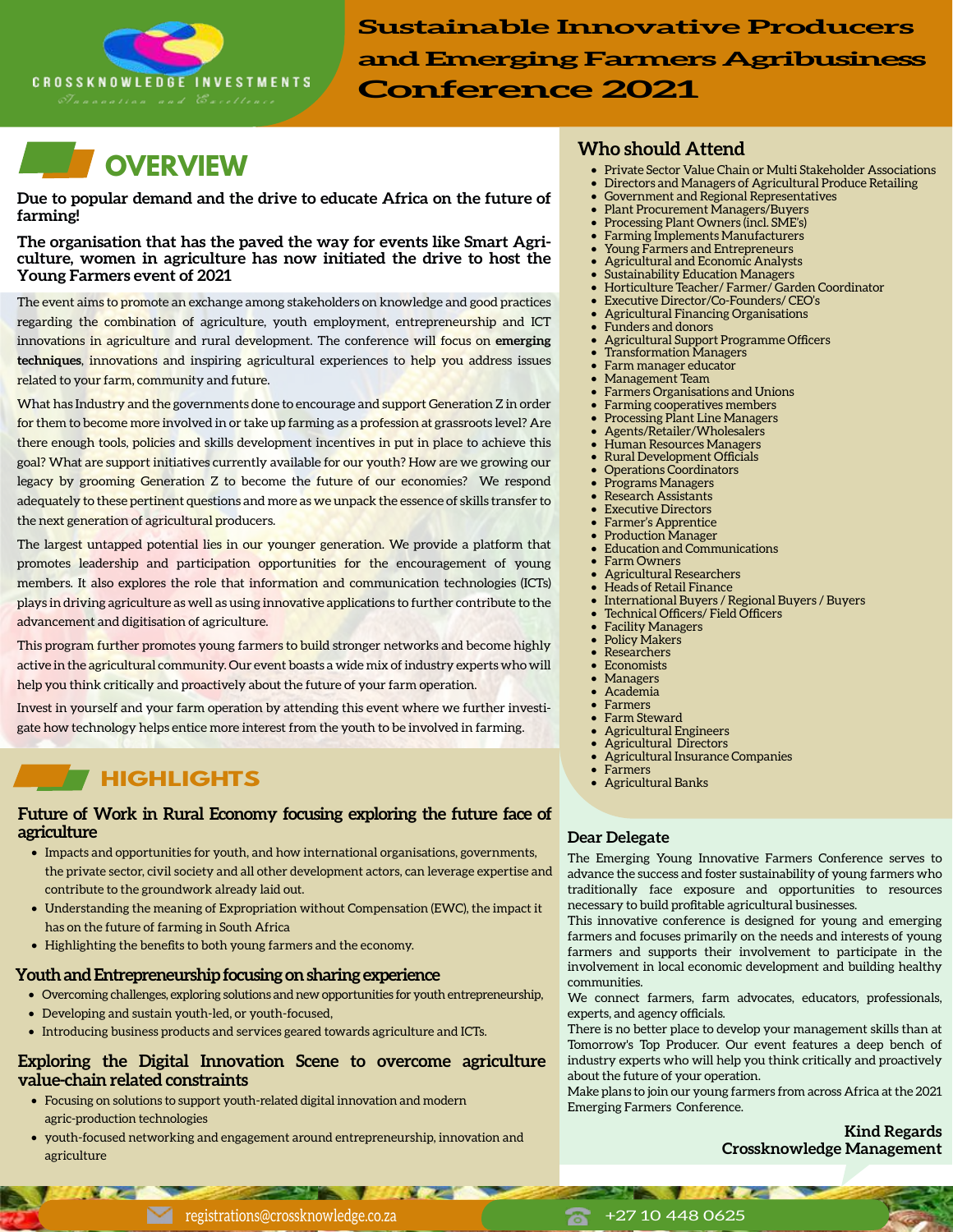





CEO Youth Employment Service

Tashmia Ismail-Saville thrives on purpose-led work which has found a perfect outlet in YES (the Youth Employment Service), which she established and where she serves as Chief Executive. YES is a joint initiative between business, government and labour, created to address South Africa's mighty, youth unemployment challenge. Together with her dedicated team, 1,200 corporate partners and in 20 months, YES have created over 40,250 work experiences for youth with over R2,2 billion in salaries going back into the economy via youth wallets.

Tashmia is the winner of the 2019 Accenture Rising Stars award for the Inspirational Leader of the Year, and the Brand South Africa Play Your Part award in the SA Chamber Community and Business Awards.



**Thembinkosi Semwayo** Senior Consultant **Ontolligent** 

Thembinkosi holds a Bachelors degree in Economics & Geography, and a Master of Science degree in Geographic Information Systems. He is a PhD candidate carrying out research in knowledge and innovation engineering. This background accords him the necessary skills to participate comfortably in a wide range of interdisciplinary projects. He has used these skills to add value to various inter-disciplinary innovation programmes. His working career to date has seen him participating in national and global development projects, covering aspects of strategy design, spatial analysis and planning using Geographical Information Systems (GIS) and Remote Sensing. He has also participated in one global GIS based environmental management project covering four continents.



#### **Alec Azar**

General Manager Agricultural Economics & Advisory Landbank

Alec hails from the Free state, Province. He has a combined 28 years of experience in Agriculture Finance ranging from exposure to the various dimensions of Wholesale and Retail Banking. He is currently the General Manager for Agricultural Economics at Land Bank.



#### **Nonhlnhla & Simba Chimhandamba**

Director & Co- Founder **Urban Grown** 

Urban Grown Based in Diepsloot and Pretoria Rural, who are dedicated to growing the best fresh produce in the city using both tunnel farming and open land farming, we have since expanded onto a larger scale on our owned 23Ha Farm (open-field) . We also have an Agro-processing arm, which processes fruit and vegetable produce into numerous value-added and convenient lines for retail and hospitality. We currently supply the City Lodge Hotel Group ,Pick n Pay DC ,In2Foods DC, Food Lovers Markets DC and Bidfood DC.



CEO Informed Decisions, Executive Board Member - IOT Industry Council

Pieter has been fortunate in his career to have been involved in a number of industries managing projects and business processes. This diverse experience has culminated in him becoming a passionate entrepreneur with the ability to effectively work with all levels of people as well as many sectors and industries. He has the ability to understand business requirements and rely on technical and operational functions. Experience in Project Management then closes the loop to manage the execution to a successful outcome.

He is a natural born problem solver and his ability to see the big picture in relation to the challenges and the task at hand gives him an advantage in business.



**Dr Mary Jane Thaela Chimuka** Senior Researcher

Agricultural Research Council

Dr. Mary –Jane Thaela Chimuka, Senior Researcher Aquaculture Unit, Animal Production, Agricultural Research Council Dr. Mary Jane -Thaelo Chimuka is the founder of an aquaculture programme at Agricultural Research Council (ARC). She is managing the aquaculture unit based at the Animal Production Institute in Pretoria. In her 19 years' experience and expertise in Sustainable Rural Livelihoods Programme for farmers in South Africa, she has being involved in Mentorship, Development and Technology transfer programmes, project planning, management and implementation, community mobilization, identification and evaluation of opportunities, liaison with local government and community structures with regard to site selection and identification of small-scale farmers, development of least cost feed formulation and production systems for application by small-farmers, supply of fingerlings feeds and equipment, provision of extension and support services, provision of training courses and material for small-scale farmers, co-ordination of marketing amongst small-scale farmers.



**Steve Carver**

Co-founder U can Grow. Earth

Steve and his team aggregate small scale farmers into profitable value chains by using digital technology to improve the lives and quality production. Small farmers are incentivised via micro ing a fully traceable value chain that consumers using price tag. Earth can see how and where their food and clothes and consumables has been curated in a responsible manner encouraging conservation and regenerative farming.



**John Kettlewell** Operations Executive Agriculture at Unitrans Africa

registrations@crossknowledge.co.za +27 10 448 0625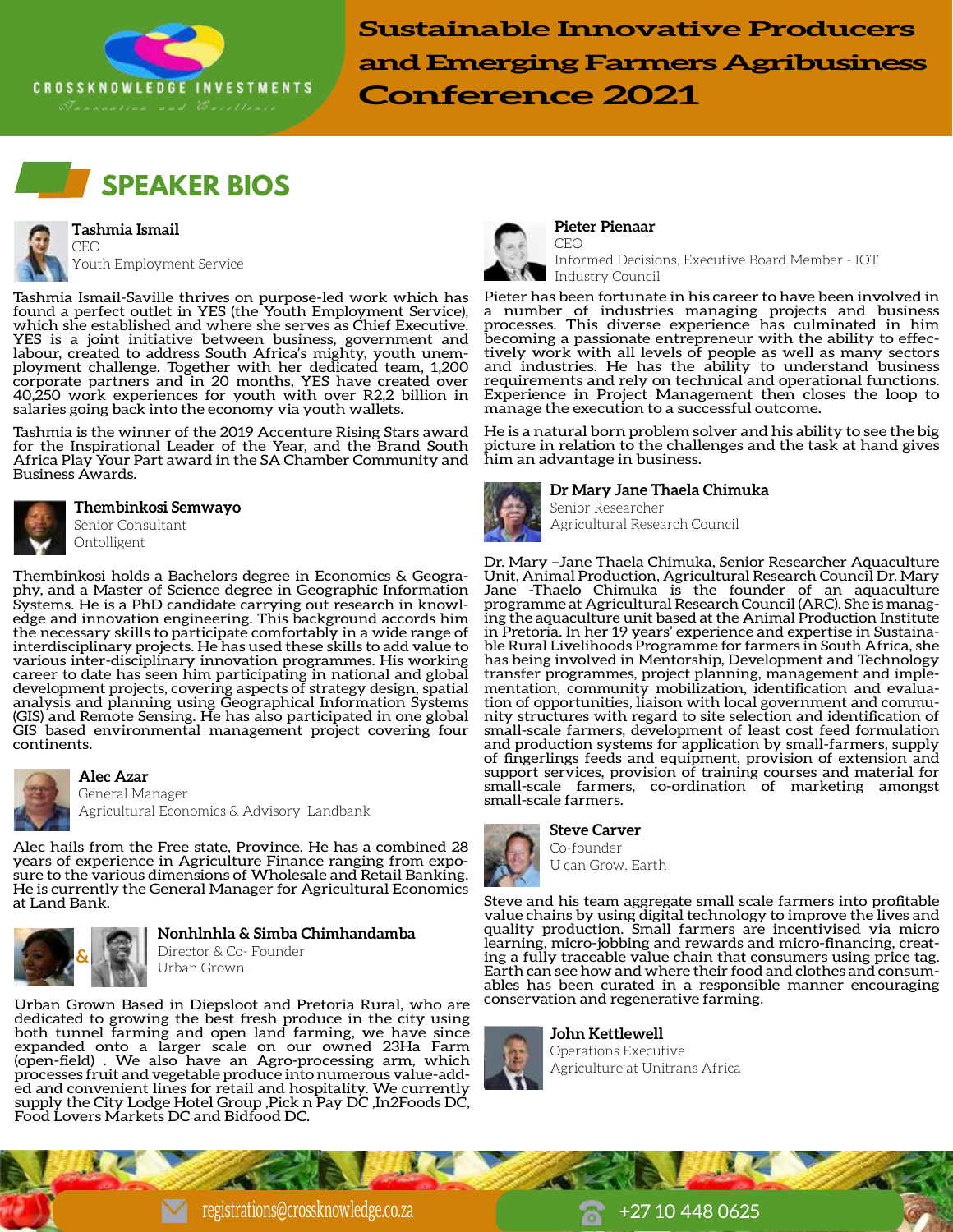





Harry is passionate about connecting with people and using collective insights to build better solutions.

Drawing from experience gained over 25 years in various industries and positions, he applies a Systems Engineering approach to draw from and integrate the vast pool of expertise and solutions in the Progressus and extended Solutions Eco-system. Through considerable research and investment a 4IR Context and Requirement Framework has been developed to assist in defining 4IR business requirements holistically for every stage of the client's 4IR evolution journey and provide speedy direction on digitalization priorities and implications. The Progressus offering allows for a plug-and-play customization of the best fit-for-purpose digitalization solution for every client.



**Joshua Ngoma**

Founder & Chief Enabler Enterprising Africa Regional Network (Pty) Ltd ("EARN") and its subsidiaries

Joshua is a retired mining engineer, serial business builder, business trainer, coach and mentor. He is the Founder and Chief Enabler of Enterprising Africa Regional Network (Pty) Limited (EARN), a purpose driven organisation, with a goal to create global impact through the development of a new generation of successful African Entrepreneurs. Unlike in other parts of the world, Africa has the advantage of a young growing population. EARN aims to work with these young entrepreneurs to identify the opportunities and then develop and run successful businesses around them.



**Tim Wise** CEO and Co- Founder Pacsys

Tim Wise is the co-founder and CEO of PACSys, which has pioneered drone spraying throughout Southern Africa. An experienced IT project manager, Tim is also registered with the Department of Agriculture, Forestry and Fisheries (DAFF) as a Pest Control Operator for Aerial Application.









Aginutural Convergence







**Thando Matutu** Business Manager Youth In Agriculture

Thando Matutu's agricultural journey started in 2014 following a trip to Uganda where he learned about the importance and power of food value-chains. Upon his return to South Africa he took greater interest in the local development of entrepreneurs in the agricultural sector.

This focus was important for him as he believed that the agricultural value-chain need both farmers and entrepreneurs to grow the sector. He started his Agripreneur journey with Made with Rural where he managed their public relations, media, marketing and communication. He later ventured into poultry farming in a partnership under the company Unplowed Ground Food Processing.

His biggest impact and influence in promoting entrepreneurship in agriculture came through his management and leadership role in Agripreneur SA since 2018.

Besides being a media expert and a BA (Audio-visual Production and Management) graduate from the University of Johannesburg, Thando has obtained qualification in Agribusiness Management from Unisa and in Diploma Export and Import from the South African Wire Association. He is the youngest board member of the Cosmetic Export Council of South Africa (CECO-SA).



#### **Derek Welch** CEO





**Marius Jacobs** CEO

Agriverge, South Africa

Marius Jacobs is the CEO of AGRIVERGE that provides technology solutions that help you manage your Farm Operations The organisation also offers BCS Connect which focuses on Satellite Connectivity and Agri Operations IoT Technology. They have a National footprint of Channel partners with field service capability.

# **Don't forget the new normal !**

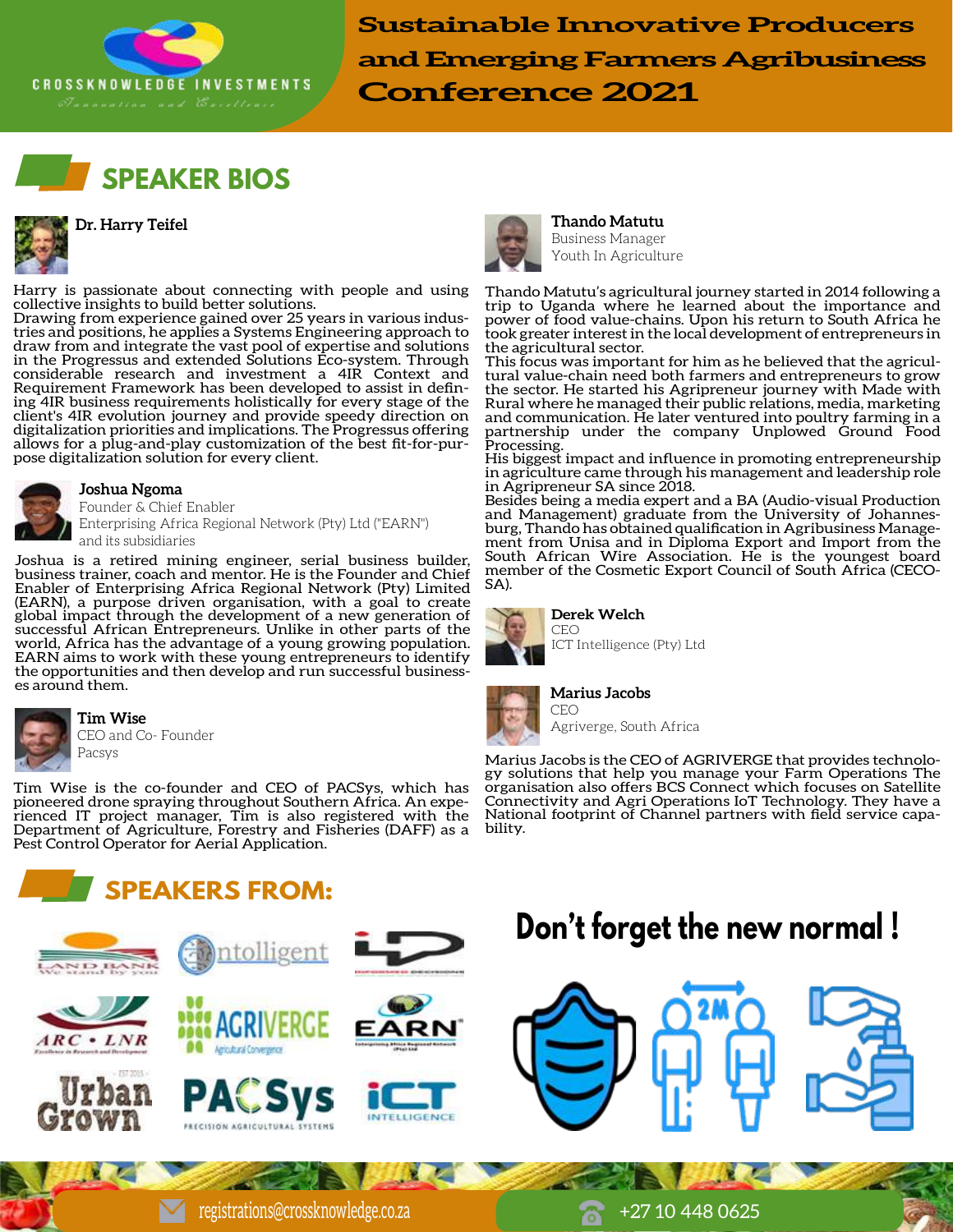

### **Key Topics**

- **What it takes to Succeed as a young farmer**
- **Can Digital Innovation overcome agriculture value-chain related constraints?**
- **What does South Africa have to offer young Entrepreneurs in Agriculture**
- **How do we encourage the new Farming Agro-preneurship Generation Y**
- **Future of farming in a post pandemic world**

#### **08:25 - 09:00 Opening remarks and speaker address**

**AGENDA**

#### **09:00 - 09:45 Youth Empowerment with proven Managerial Capacity.**

- *Managerial Skill*
- *Mentorship to adjust environmental changes*
- *• Developing youth in Agriculture and how they can develop*

*Tashmia Ismail, Chief Executive Officer, Youth Employment Service*

#### **09:45 - 10:00 Networking over mid-morning tea/coffee**

#### **10:00 - 10:45 Internet of things and how they could farm better.**

#### *Can Digital Innovation overcome agriculture value-chain related constraints?*

- *Introduction*
- *What are the constraints*
- *Perspectives on Agricultural Innovation*
- *Overcoming those challenges*
- *How can it benefit the young farmers?*

#### *Pieter Pienaar, CEO, and Executive Board Member - IoT Industry Council, IOT Industry Council, Informed Decision IOT*

#### **10:45 - 11:30 Keynote presentation:** *Future of farming in a post pandemic world*

- *Post Covid Pandemic and What it means for Agriculture*
- *How urban agriculture help food security and public*
- *challenges and opportunities in this period of uncertainty*
- *Where to from here*

#### John Kettlewell, Operations Executive : Agriculture at *Unitrans Africa*

#### **11:30 - 12:15 What does South Africa have to offer young Entrepreneurs in Agriculture?**

- *Introduction*
- *Unraveling the truth about farming and its impact on the younger generation*
- *Youth as the missing link to build the South African economy*

#### *Christo Van Der Rheede, CEO AgriSA*

### **12:15 - 13:15 Networking over Lunch**

# **DAY 1 30th March 2021**

#### **13:30 - 14:30 Funding Agricultural start ups**

- *Access to funding*
- *Qualifying criteria*
- *Why you need to enlist for funding*

*Alec Azar, General Manager, Economics & Advisory Landbank* 

#### **14:30 - 15:15 Advocating for Young farmers and getting their buy -in**

- *Dealing with issues in advocating to consumers, influencers, and politicians,*
- *Sharing various techniques used to effectively advocate for farmers*
- *Dealing with need to be effective communicators*
- *Dealing with Television, Radio, and Newspaper interviews as well as communicating directly with consumers.*

#### *Dr Mary Jane Thaela- Chimuka*

#### **15:15 - 15:30 Networking over Afternoon tea/coffee**

#### **15:30 - 16:45 What it takes to Succeed as a young farmer.**

- *Equip yourself with required appropriate knowledge about farming*
- *Have a strong determination to succeed*
- *Know your potential income and break even*
- *Live within your means and reduce unnecessary Costs or expenditure*
- *Diversify your income*
- *Don't try to do everything at the same time*

#### *Steve Carver, Co-Founder at U can grow earth*

#### **16:45 - 17:30 The Future face of Rural Agriculture**

- *The current landscape of Rural farming*
- *Agriculture and food systems in South Africa*
- *Rethinking the Role of Agriculture in the Future of*

#### *Thando Matutu, Business Manager, Youth In Agriculture*

#### **17:30 Summary and close of Day 1**

registrations@crossknowledge.co.za +27 10 448 0625

**AND THE REAL**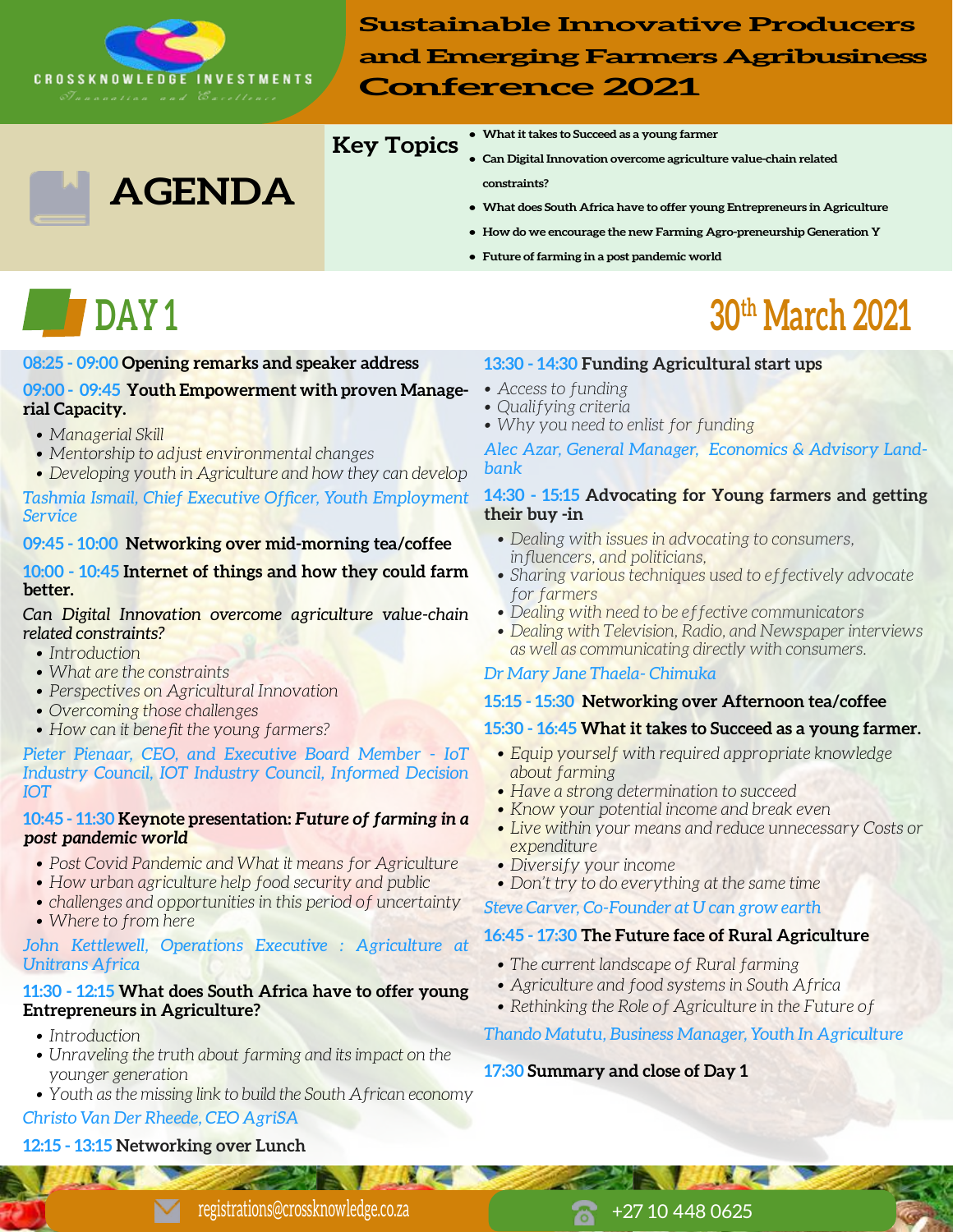

**AGENDA**

**Sustainable Innovative Producers and Emerging Farmers Agribusiness Conference 2021**

## **Key Topics**

- **What it takes to Succeed as a young farmer**
- **Can Digital Innovation overcome agriculture value-chain related**

 **constraints?**

- **What does South Africa have to offer young Entrepreneurs in Agriculture**
- **How do we encourage the new Farming Agro-preneurship Generation Y**
- **Future of farming in a post pandemic world**

**08:30 - 09:00 Arrival of Delegates**

#### **08:30 - 09:00 Recap of Day 1**

**09:00 - 10:00 Case study A Personal Perspective from From corporate to a successful farm businessman**

#### *Share your Inspirational Journey.*

A well-placed story and/or committed social media following can make a huge difference in a farm's ability to generate loyal, consistent community support.

- *Why do you farm?*
- *What makes your operation notable?*
- *Why should others care about what you do?*

This presentation will inspire you by telling the right story be it to customers, media or your social media followers. *Nonhlnhla & Simba Chimhandamba, Directors, Urban Grown*

#### **10:00 - 10:15 Networking over mid-morning tea/coffee**

#### **10:15 - 11:00 Youth and Entrepreneurship focusing on sharing experience**

 *• What are the benefits and what is derived from this initiative? • Key aspects of successful youth entrepreneurship programmes* 

*Joshua C. Ngoma, Founder and Chief Enabler, Earninternational*

#### **11:00 - 11:45 Growing Agricultural opportunities affording by 4IR in this Pandemic**

#### *Dr Harry Teifel, Industry 4.0 Strategist– Progressus Network Lead*

#### **11:45 - 12:30 The role of AI in Agriculture and grooming young farmers**

- *What is AI essentially*
- *How can AI help in agriculture?*
- *How AI Is Transforming Agriculture*

*Derek Welch – CEO ICT Intel* 

### **12:30 - 13:30 Networking over Lunch**

# **DAY 2** 31<sup>st</sup> March 2021

#### **13:30 - 14:15 Farming Technology; Advocating for Young farmers and getting their buy -in**

- *Sharing various techniques used to effectively advocate for farmers*
- *Dealing with need to be effective communicators*
- *Dealing with Television, Radio, and Newspaper interviews as well as communicating directly with consumers.*
- *Using innovative agricultural tools confidently*
- *Applying Information systems to drive technology*

#### *Marius Jacobs – CEO, Agriverge*

### **14:15 - 15:00 Networking over Afternoon tea/coffee**

#### **15:00 - 15:45 Workshop (Mentorship for new farmers)**

*Strategies for Dealing with Radical Uncertainty in Agriculture for Young Agri-business Entrepreneurs*

- *Developing Agricultural Business/Operational goals*
- *The importance of developing youth entrepreneurship policies.*
- *The growing funding opportunities for youth entrepreneurship programmes.*
- *The ways in which obstacles to youth entrepreneurship can be addressed using specific programmes.*
- *Key aspects of successful youth entrepreneurship programmes*

*Thembinkosi Semwayo, Senior Business Strategy Consultant, Ontolligent* 

#### **15:45 - 16:30 How Drone Technology is Facilitating Employment in South African Agriculture.**

- *Explaining how Drones will take precision farming to the next level*
- *Understanding How drones will benefit the younger generation*
- *• Exploring the potential for Drone-based services taking off to transform Africa's agriculture*

### *Tim Wise, Co-founder and CEO of PACSys*

#### **16:30 - 16:35 Summary and Close of Conference**

registrations@crossknowledge.co.za +27 10 448 0625